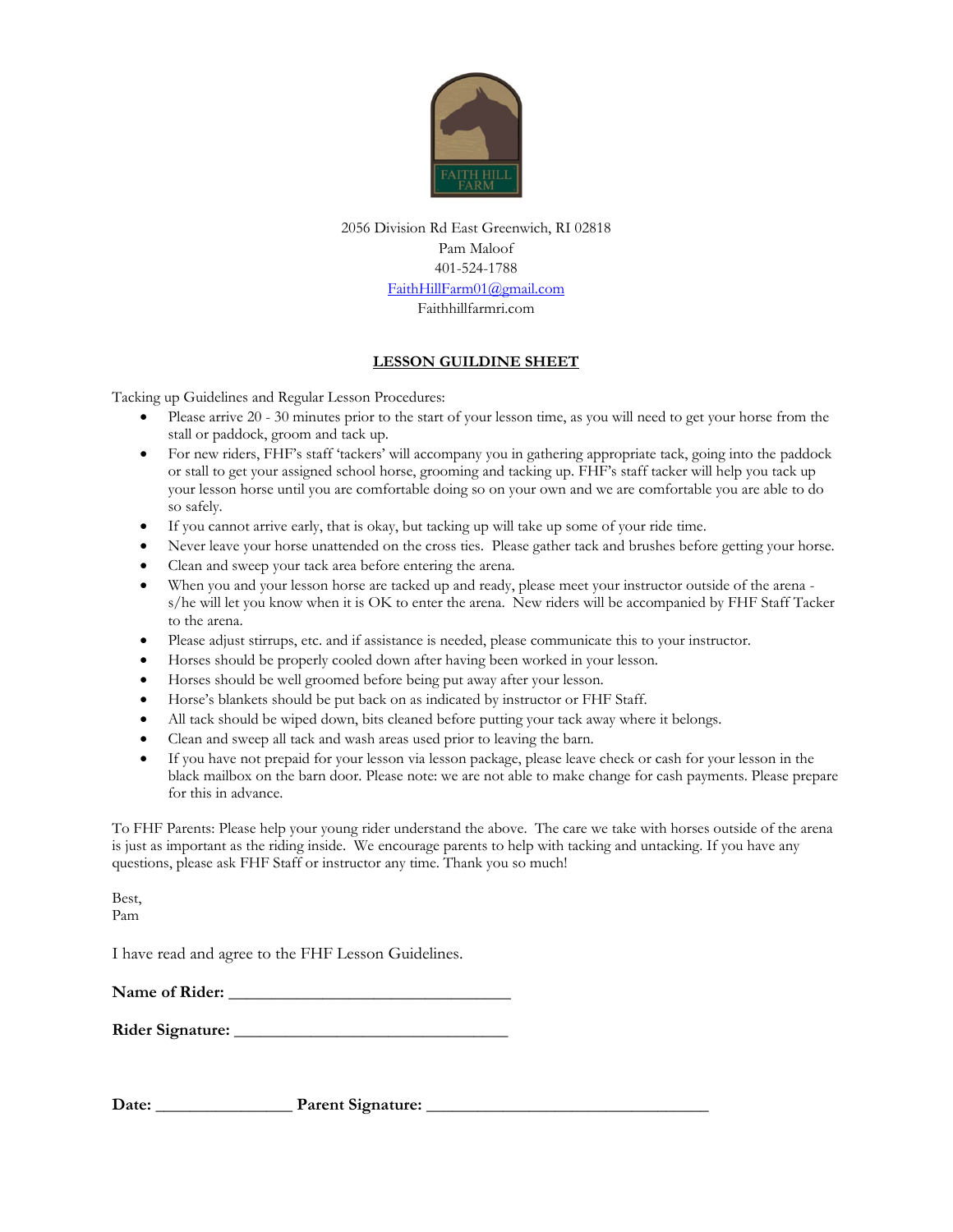

2056 Division Rd East Greenwich, RI 02818 Pam Maloof 401-524-1788 [FaithHillFarm01@gmail.com](mailto:FaithHillFarm01@gmail.com) Faithhillfarmri.com

Dear FHF Clients,

Please keep in mind your weekly lesson is prepared for by FHF staff well in advance. As you can understand, this means ring time and a level appropriate FHF school horse have been set aside for you. We understand everyone has family commitments outside of the barn and pride ourselves on being flexible for the convenience of our clients! Should you have dates that you will be unable to attend your lesson - please communicate this to us as much in advance as possible. Such scheduling communications should be sent to faithhillfarm01@gmail.com.

Please see below FHF *Cancellation Policy* below:

## **FHF Cancellation Policy:**

**FHF enforces a 24 - hr cancellation policy. Any lesson cancelled without at least 24-hour notice will be charged the full lesson rate unless a fair attempt to reschedule is made at time of cancellation. FHF does not issue refunds on prepaid lessons or lesson packages.** 

Best,

Pam

I have read and agree to the FHF Cancelation Policy.

| <b>Name of Rider:</b> |  |
|-----------------------|--|
|                       |  |

| <b>Rider Signature:</b> |  |
|-------------------------|--|
|                         |  |

**Date: \_\_\_\_\_\_\_\_\_\_\_\_\_\_\_\_ Parent Signature: \_\_\_\_\_\_\_\_\_\_\_\_\_\_\_\_\_\_\_\_\_\_\_\_\_\_\_\_\_\_\_\_\_**